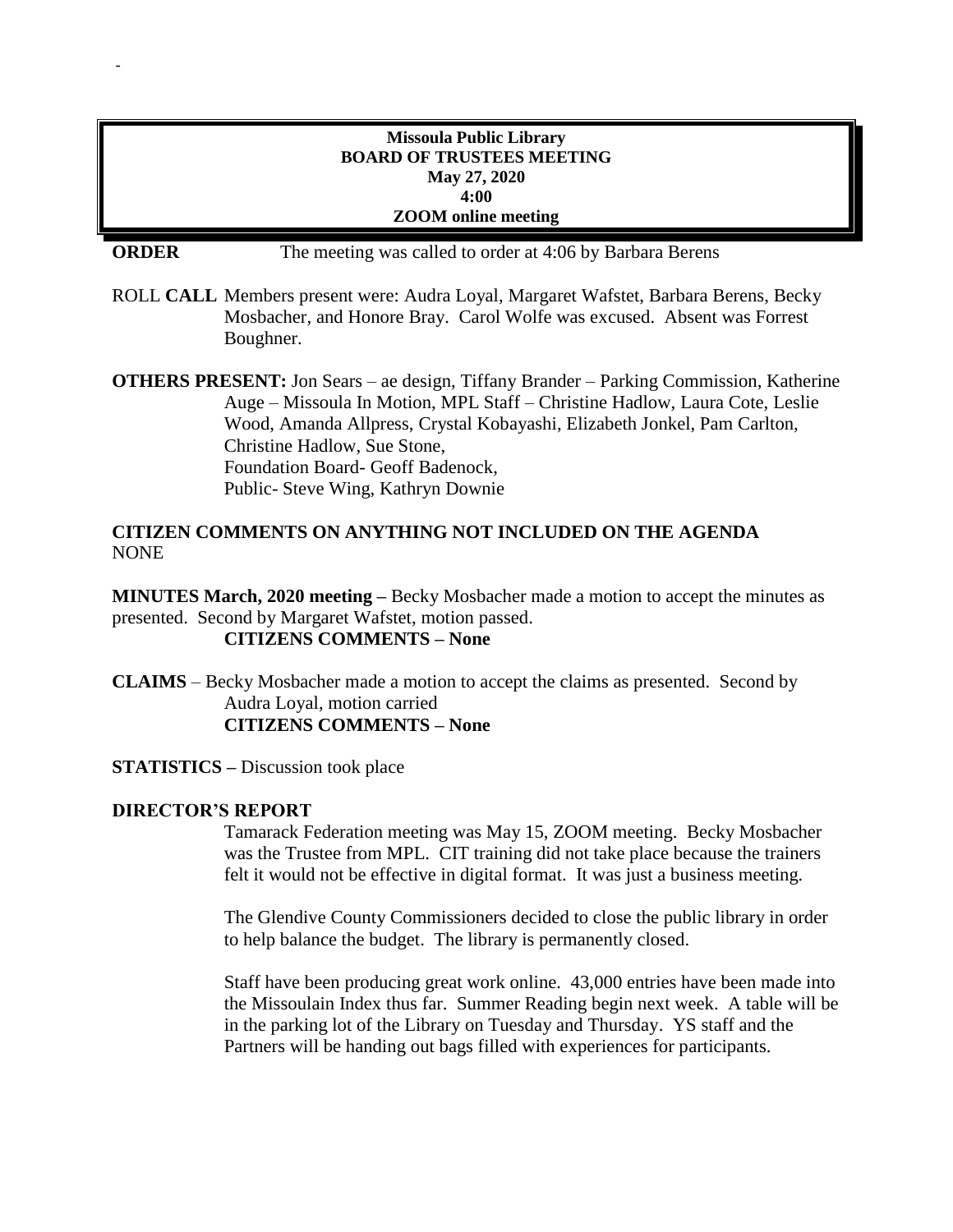Currently, the opening day of the new Library will be sometime the week of August 17, 2020. This will be determined by the Health Department and the completion of the building.

#### **UNFINISHED BUSINESS**

-

Building Project – Jon Sears

Schedule remain the same as last month. There may still be some delays we are not aware of at this time.

Exterior of the building – New curbs, sidewalks and paving of the parking lot are being completed at this time.

Mechanical systems are starting up at this time.

No change orders this month but there are at least a \$10 K misc for next month The construction contingency budget has \$30 K left and the owner contingency has about \$300 K.

Time Capsule – Geoff Badenock

Geoff will be the person organizing a Time Capsule for the new building. He explained that a time capsule will allow people today to talk to people 50 years from now. He will be looking for letters, artifacts, school Library letters, Foundation additions, and Tribal participation, The capsule will be opened in 2070. A letter will be sent to the Library Director in 2070 explaining the time capsule. The capsule will be registered with a national organization that keeps track of the capsules and sends the letters when the capsules should be opened. Timeline – deadline is August 14, to get materials to Geoff. He will fund the vessel for the capsule and it will be placed under the raised flooring in the library. Trustees – get together thoughts for the next meeting about what they want to put in the capsule.

The Library Board of Trustees thanks Geoff for taking on this important project.

Parking – After discussion of the options and much consideration of the parking issues downtown, a motion was made to adopt Option 2. Parking Commission monitors the lot but not the staff parking. Staff get 16 spaces, first come first served. Parking Commission will ticket anyone who parks in the marked three hour space for longer than three hours and will keep any ticket revenue. The Parking Commission will not monitor or enforce the staff parking spaces. If a non-staff member parks in the signed staff parking spaces, the library will need to monitor and enforce. The motion was made by Audra Loyal and seconded by Becky Mosbacher. Motion passed. The staff will form a committee and create an incentive program for staff who use sustainable transportation.

#### **OTHER OLD BUSINESS:**

#### **NEW BUSINESS**

Policy Manual – Updated for 2020-2023 Becky Mosbacher made a motion to accept the policy manual with changes presented. Audra Loyal seconded the motion, motion carried.